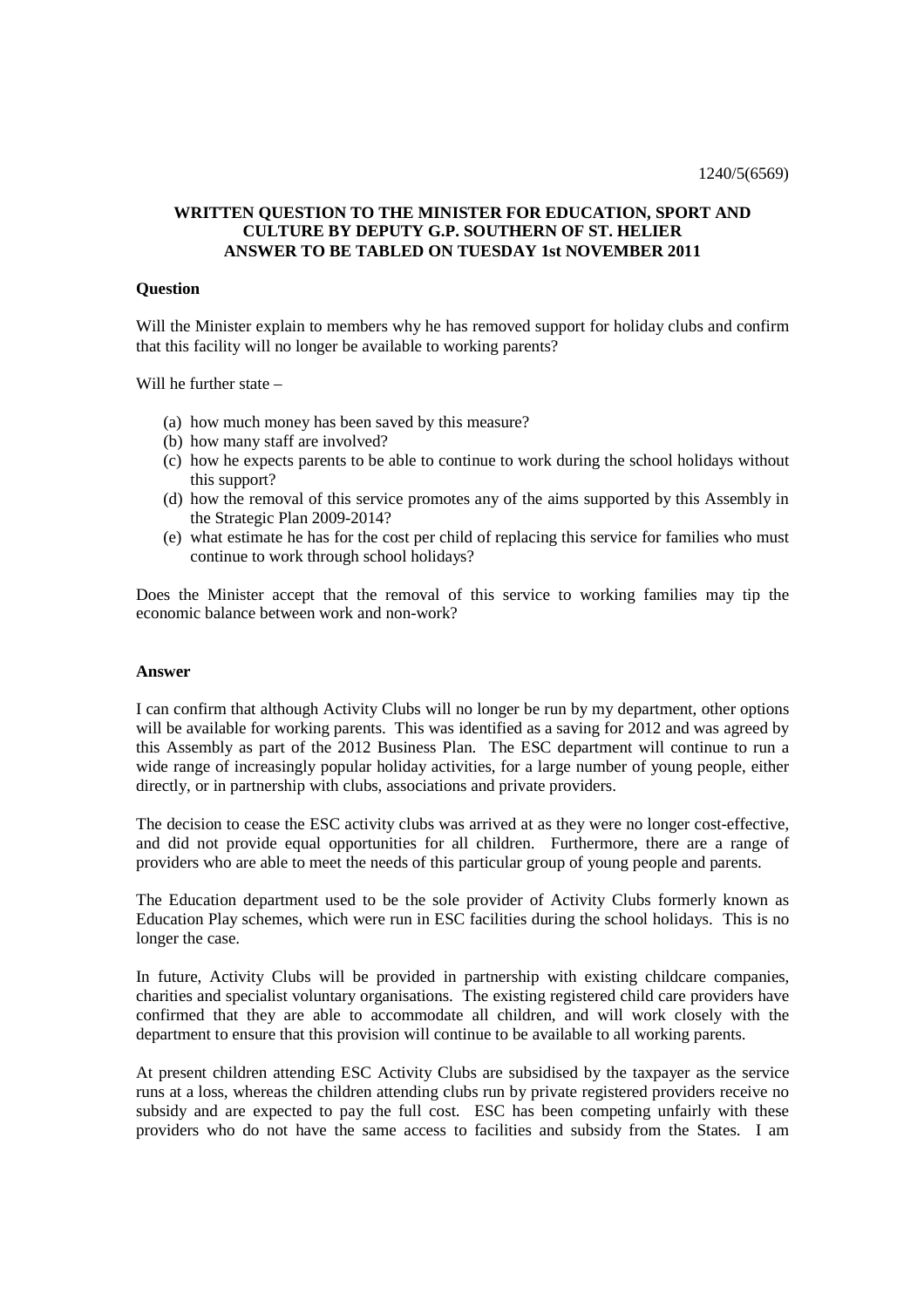confident that the range of services available will meet the needs of all young people in the 4 to 12 age group.

The charge per hour for ESC activity clubs was £2.80. In order to cover the full cost of the service the charge to parents would have needed to increase significantly in line, if not above, other providers whose costs start at £3.10 per hour and go up to £4.50 per hour dependent on the activities on offer.

In addition the numbers attending the ESC clubs has reduced in recent years making them even less viable. This demonstrates that more parents are choosing to use one of the many alternatives available.

Parents who qualify for childcare under Income Support, or Childcare tax exemption, will, as now, continue to receive assistance when accessing alternative registered providers.

In answer to the specific questions;

- a) The overall saving will be £80,000 per year.
- b) There is one full time member of staff who has taken Voluntary Redundancy. There are 26 part time staff who work during the school holidays. Of the 11 weeks on offer most staff, who are mainly students, will work an average of 3 or 4 weeks. It is anticipated that students will still be required to assist in clubs operated by private providers.
- c) Parents will be able to continue to work during the school holidays, as there is sufficient capacity offered by other providers. If there is extra demand for facilities the Department is committed to work with them to provide access to suitable premises, if required.
- d) Changes to the service are consistent with the aims contained in the Strategic Plan 2009 2014, specifically priorities 3 and 4 which is to reform the public service to improve efficiency and also to ensure sustainable public finances.
- e) On average children attended the ESC activity clubs for two and half weeks per year. Dependant on the club selected by the parents and the range of activities offered, the increased cost to a parent will range between £26.25 and £159.92 per year.

I do not accept that this will tip the economic balance between work and non-work as parents will still be able to access a wide range of holiday clubs. Low income parents or children with special needs will continue to be supported as now. Following discussions with Autism Jersey they have agreed to take on the administration and funding of the service for this particular group and the specialist provision at Mont a L'Abbe will continue.

Ultimately, the changes proposed will allow the more experienced private sector providers to improve the overall quality of service and offer more choice and flexibility of activities and venues.